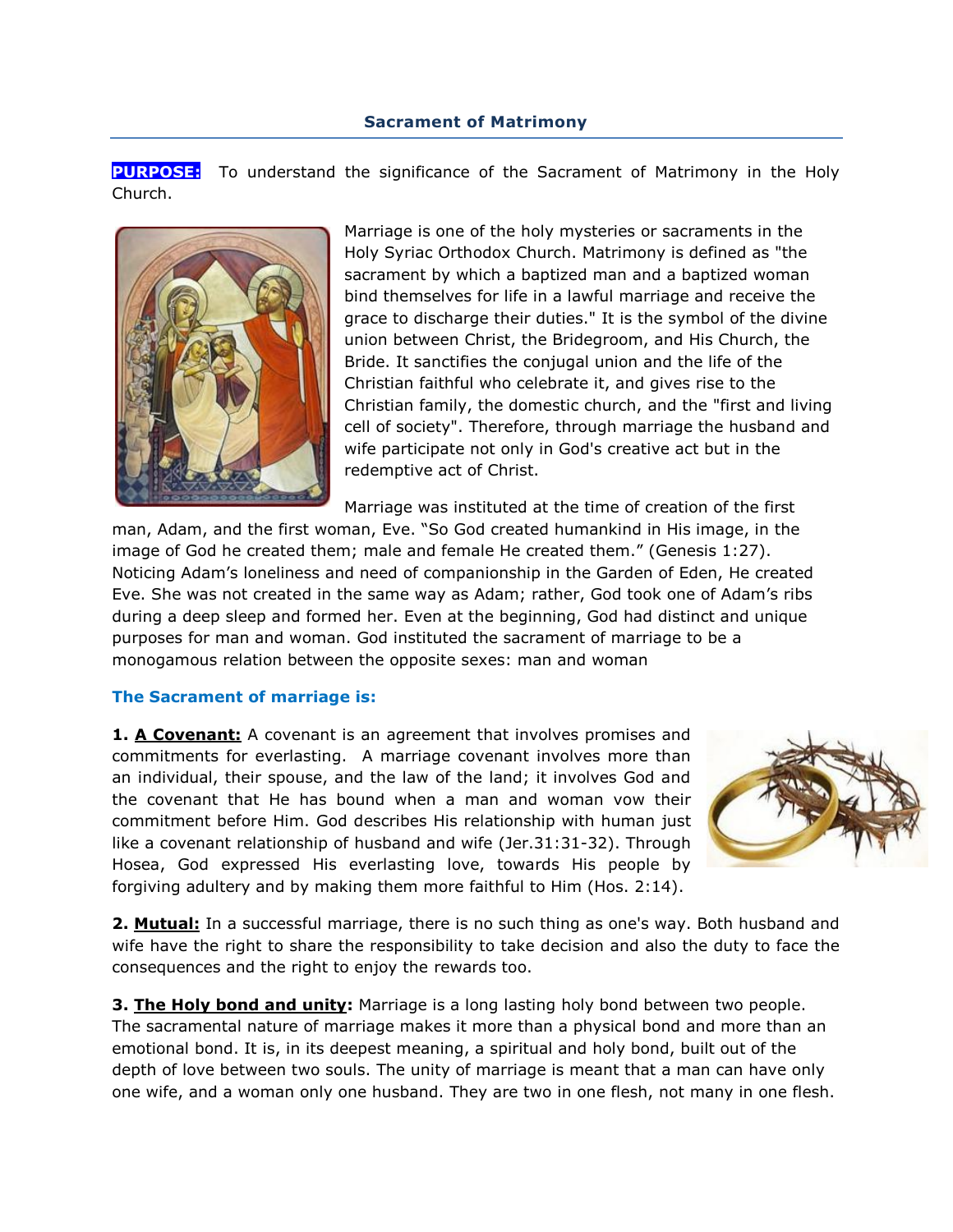The unity of marriage is opposed to polygamy (many wives) and polyandry (many husbands).

**4. A Great Mystery**: "This is a great mystery, but I speak concerning Christ and the church" (Eph.5: 32). St. Paul says the relation between Christ and the Church cannot be fully understandable because it is a mystery and marriage is similar to this relationship. Since God instituted marriage as a mystery for the good and happiness of mankind, there are other reasons for its establishment and consideration:

- **Procreation and furtherance of human species** "And God blessed them, and God said to them, "Be fruitful and multiply, and fill the earth and subdue it; and have dominion over the fish of the sea and over the birds of the air and over every living thing that moves upon the earth." (Genesis 1:28).
- **Guarding against sexual immorality** "But because of the temptation to immorality, each man should have his own wife and each woman her own husband" (1 Corinthians 7:2).
- **Help and assistance of one to another** "Then the Lord God said, "It is not good that the man should be alone; I will make him a helper fit for him" (Genesis 2: 18). It is God's design that man and woman should complete each other, draw strength from each other, and contribute to one another's spiritual growth.
- **Building block of a strong, stable, sound society** The family is the basic building block of society, thus the stability of the community depends on the constancy of the families that comprise it. Values and principles learned from the family unit will result in a society stable enough to promote development of the whole person.

### **Life Partner Selection:**

The Church does not completely prescribe the selection of a life partner but gives importance to submission and prayer in these matters. As a general rule, the husband should be older to the wife as Adam was to Eve. The physical appearance of a life partner is important but also considers spiritual compatibility, family background, and likeminded in personality traits, financial situations, educational, etc. "But the Lord said to Samuel, "Do not look on his appearance or on the height of his stature, because I have rejected him; for the Lord sees not as man sees; man looks on the outward appearance, but the Lord looks on the heart."" (1 Samuel 16:7). Marriage is a gift from God; a blessing that is characterised by God.



But He said to them, "Not all men can receive this saying, but only those to whom it is given" (Matthew 19:11). "He who finds a wife finds a good thing, and obtains favour from the Lord (Proverbs 18:22). Marriage is the major life choice and therefore the people who wish to marry should prepare themselves with prayer to receive this blessing from God. He who sees the best for you will fulfill it in due time. "Take delight in the Lord, and he will give you the desires of your heart." (Psalms 37:4). God gave Eve to Adam and he accepted Eve as his wife. Adam trusted God"s hand in his life. (Genesis 2:23)

**Pause & Ponder** Think of your favorite married couple (could be parents, aunts/uncles, family friends etc) What do you value about their relationship? What would you change?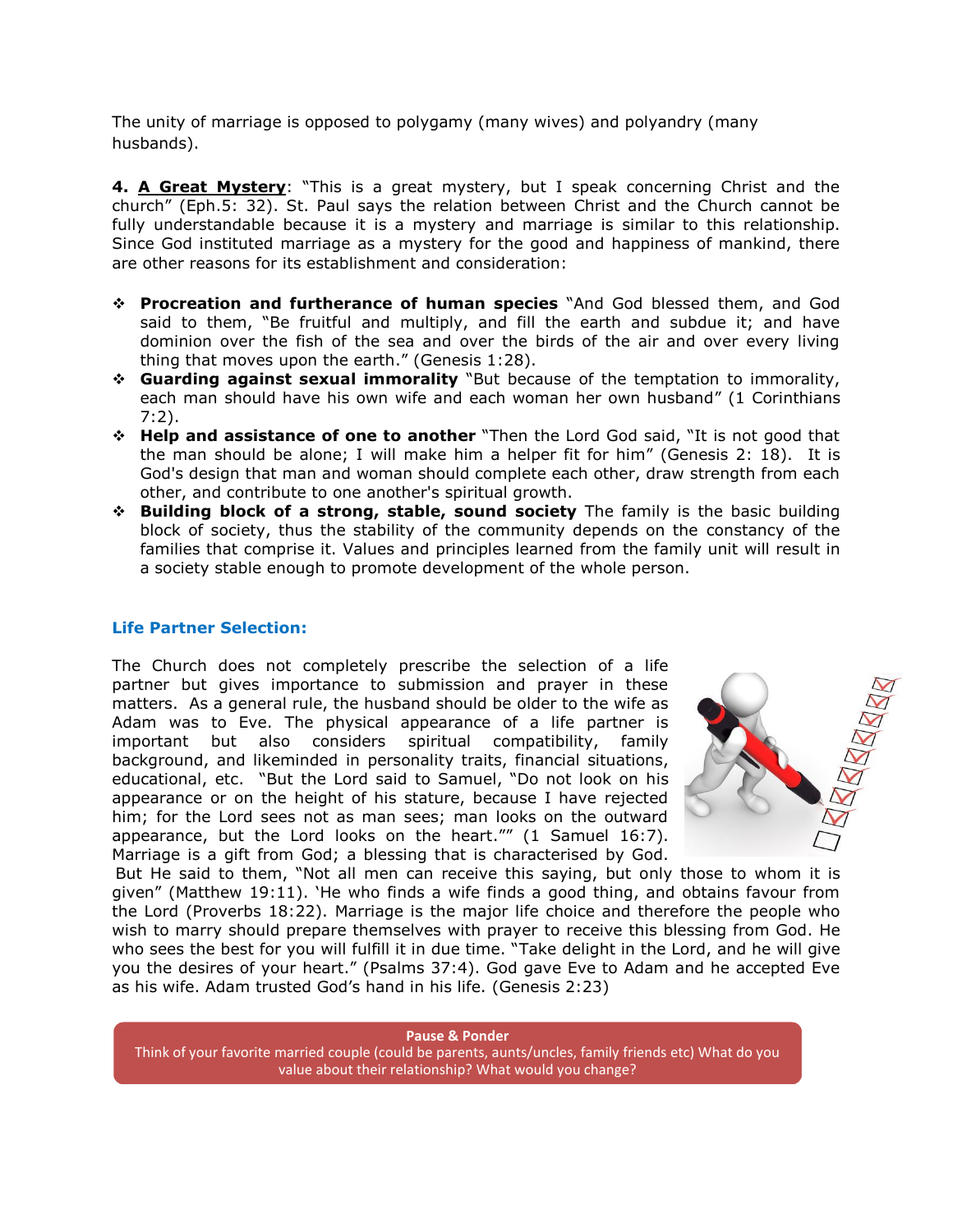## **Prerequisites for the Couple**

To be married under the tradition of the Syriac Orthodox Church:

- \* The marriage should be officiated by a canonically ordained clergy for one man and one woman who obtained a valid Holy Baptism and Holy Chrism.
- $\div$  They should be in their legal age to marry; and should be sound mentally, physically and emotionally, to lead a successful family life.
- They should not have close blood relations (should count 7 generations in both parties, relation through godfather and godmother, breastfeeding are also considered )
- \* They should not have any other living life partner legally or illegally.
- They should receive the Sacraments of Holy Confession and Holy Qurbono.
- $\div$  The couple should also undergo a premarital counseling arranged by the Holy Church.

### **Syriac Orthodox Marriage Service**

For the Syriac Orthodox Christian, the marriage service (wedding) is the Church's formal recognition of the couple's unity, a created image of God's love which is eternal, unique, indivisible and unending. The early Church simply witnessed the couple's expression of mutual love in the Church, and their union was blessed by their mutual partaking of the Holy Eucharist.

When the sacrament of Holy Matrimony was developed in the Church, it was patterned after the service for baptism and chrismation. The couple is addressed in a way similar to that of the individual in baptism. They confess their faith and their love of God.

They are led into the Church in procession. They are prayed over and blessed. They listen to the Gospel. The service contains no vows or oaths. It is, in essence, the "baptizing and confirming" of human love in God by Christ in the Holy Spirit. It is the veneration of human love in the divine perfection and unity of the eternal Kingdom of God as revealed and given to man in the Church. There is no "legalism" in the Orthodox sacrament of marriage. It is not a juridical contract, it is a spiritual bond.

It is reiterated that marriage is a sacrament and thus insists that the marriage is solemnized by a priest and they must do so in a Church, not in a private quarters. These specifications are necessary because of the sacramental nature of the matrimony. It is essential to keep in mind that the words of Jesus would mean that man and woman can be united in the wedlock only by God acting through the vicar of God.

The Church, with the whole congregation participating, bears witness to the administration of this Sacrament performed by a bishop or priest under the authority bestowed upon him by God.

#### **The marriage service is divided into two parts, in earlier times held separately, but now celebrated together.**

- 1. The Blessing of the Rings: is the Betrothal service in which the blessed rings are placed on the right hand of the bride and groom by the celebrant.
- 2. The Blessing of the Crowns: is when crowns of gold (chains with crosses) are ceremoniously placed on the head of the bride and groom.

**DID YOU KNOW? The Syriac Orthodox Church does not use the cross with the crucified Christ because our faith and belief is in resurrected Christ.**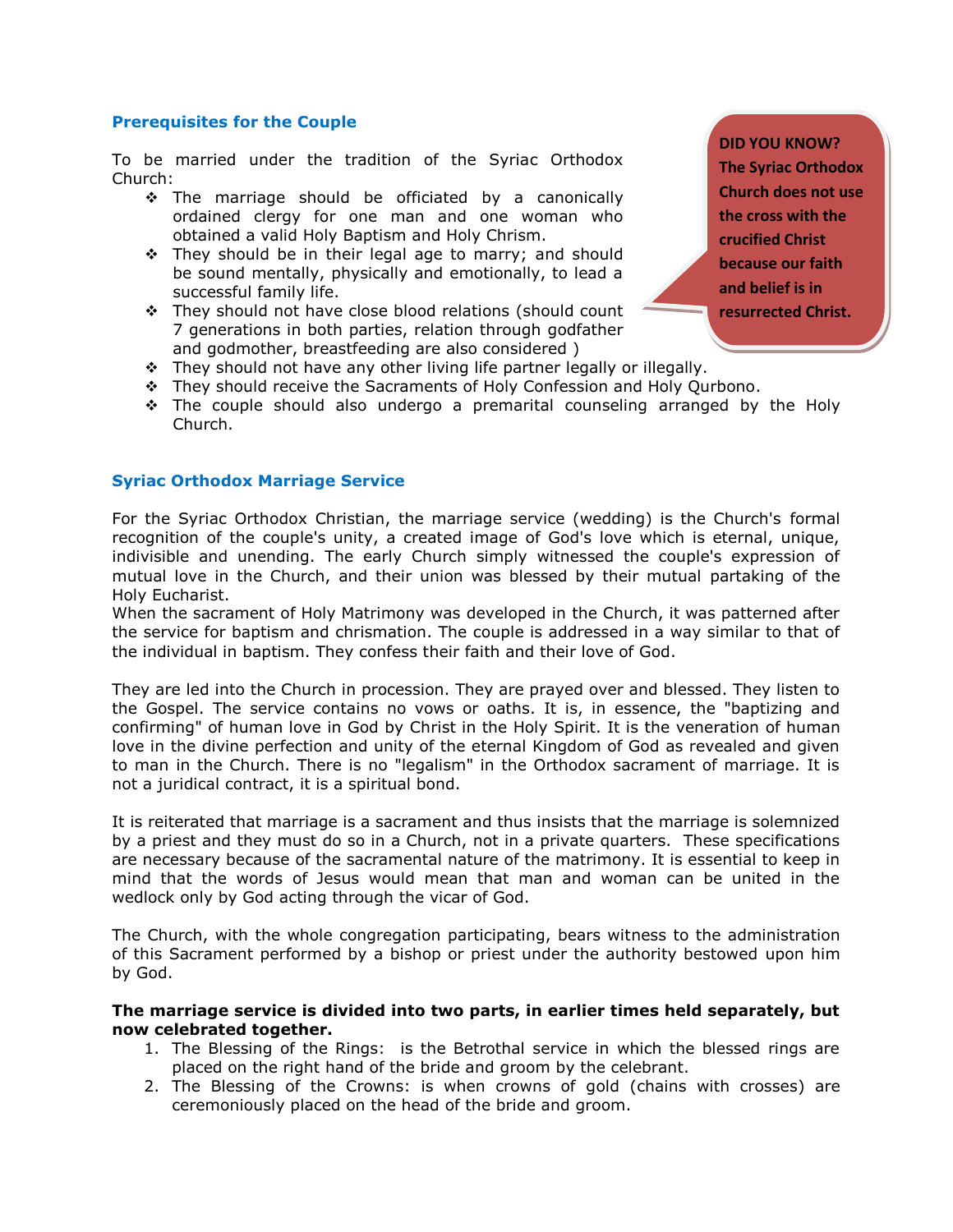#### **Sacramental Items for Marriage**:



**Minnu/Wedding Pendant:** The *minnu* is tied around the bride's neck with a knot, which signifies the bonded relationship between the couple. By this they declare that they are tied together for life. In the minnu that we use has seven beads (muthu) in it

signifying the seven Sacraments of the Holy Church.

**Manthrakodi /Bridal Wedding Saree:** "Manthra" means specially blessed and "kodi" means new clothes. The draping of the bride with the bridal saree signifies her welcome to the household of the groom. It also reminds her of Rebecca who took a veil and covered herself when she first saw Isaac. This was an act of humility, chastity, and devotion to her lifelong partner united in marriage by God (Genesis 24:16). The groom henceforth, accepts the responsibility to care for and cherish his bride. Traditionally when a woman dies, she is covered/ or wears her manthrakodi, showing eternal and long-lasting love between husband and wife discouraging remarriage of the widower.

Minnu and Manthrakodi are two components that the Malankara Syrian Orthodox Church has adapted into the service of Holy Matrimony with a distinct touch of the Indian (Hindu) culture.

#### **DID YOU KNOW?**

Unlike western weddings, it is not the couple that exchanges the wedding bands rather the Celebrant, the representative of Christ, that places the blessed ring on the finger of the bride and groom signifying the importance of God in the marriage.





**Blessing of the Rings:** The matrimonial service is rich in symbolism. In the betrothal service, rings are blessed and put on the fourth finger of the right hand of the bride and groom. The rings symbolize a contract sealed and placed on the bride and the groom by the priest who is a representative of God. It is an outward sign that the couple is desirous to marry one another of their free will without compulsion. Since a ring has no loose ends, it signifies the permanency and the lifelong nature of the relationship expected from the couple.



**The Crowning:** In the Sacrament of the Holy Matrimony, crowning the groom and the bride is very symbolic and significant. On many occasions, Jesus Christ is called "King" in the Old and the New Testaments. And "kingship" and "queen ship" as honorary labels are bestowed generously upon those Christian believers who enter into the sacred bond of marriage.

During the marriage ceremony we sing "In your mercies, O Lord, grant rejoicing to the bridegrooms in their crowns and felicity to the brides in their bridal chamber.

Likewise, the groom and the bride are expected to share alike not only in the good things in life but also in the bad things, "in sickness and in health": they are expected to be there for each other. Jesus is the heavenly groom and the Church is His bride. The symbolism is that of sacrificial love. "The Blessing of the Crowns," signifies the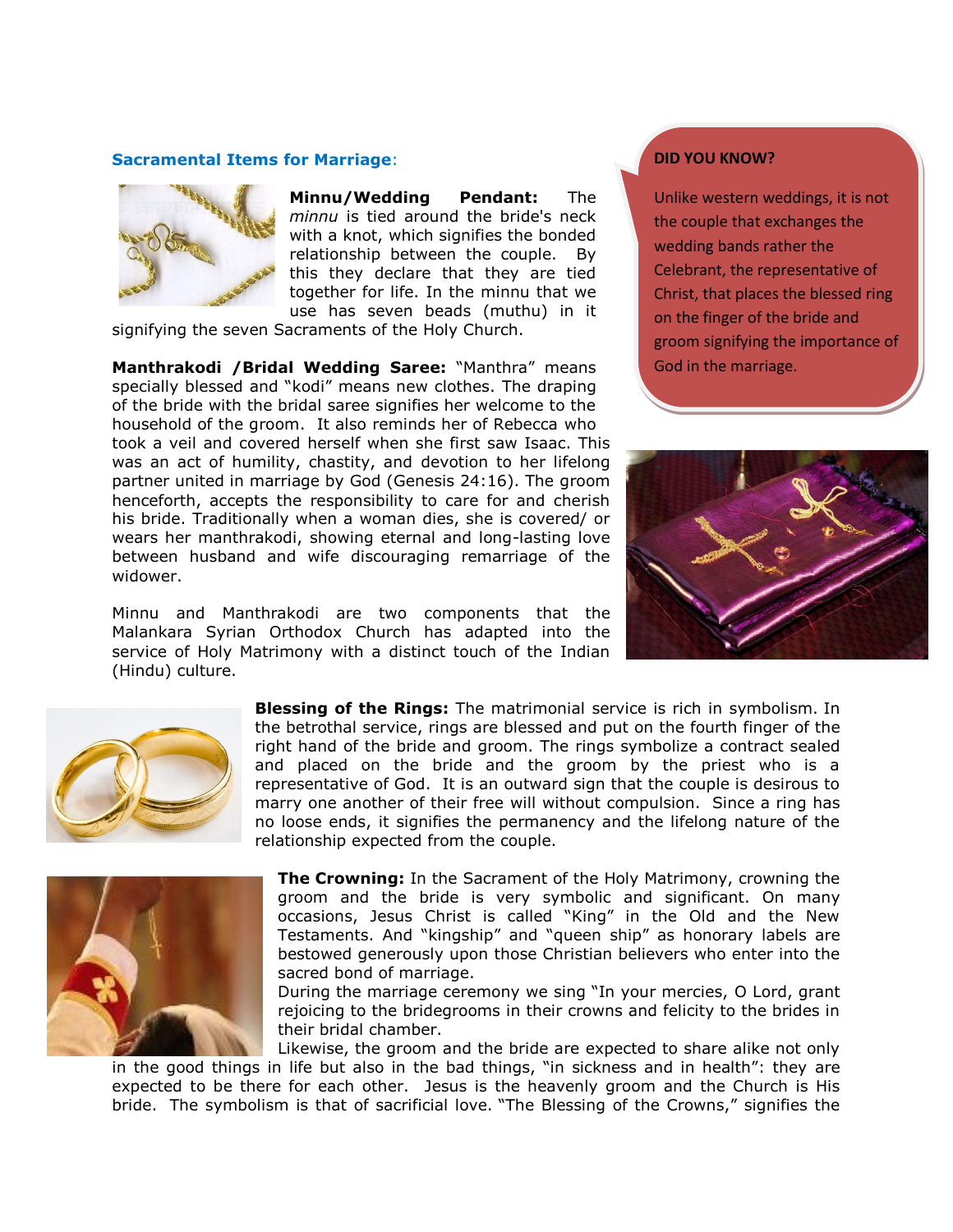special grace of the Holy Spirit descending on the couple. The "Crowns" represent the crown of thorns placed upon the head of Jesus Christ who laid down His life for the Church. The crowns symbolize the glory, the reward and the honor of God granted to the newly married couple.

The bishop/priest then joins the right hands of the bride and groom entrusting each other and declares them as husband and wife.

### **Marriage Life - Organization and Duties**



After every wedding is a powerful challenge to ensure the marriage continues in the Lord"s way. St. Paul pictures the union between husband and wife like the holy union between Christ and the church. And thus marriage turns into a great and holy bond and mystery. St. Paul talks about the mystery of marriage in the following manner: St Paul says, "Wives, submit yourselves to your own husbands as you do to the Lord, for the husband is the head of the wife as Christ is the head of the church, his body, of which he is the Savior"

(Eph.5:22);. To the word "submission," many women immediately become offended. This controversial concept has been highly debated and misunderstood. Some husbands and wives actually believe submission indicates that women are inferior to men in some way. Some women who think that if they submit they will lose their identity and become "nonpersons." Others fear that submission leads to being used or abused. In a body, head and all other organs are submitting mutually for the smooth functioning of the body. In the same way marriage requires a good deal of mutual submission with respect and love. Jesus was perfectly submissive to the will of His Father, but the fact that He submitted did not alter His status of equality.

St Paul continued, "Husbands, love your wives, as Christ loved the church and gave himself up for her, that he might sanctify her, having cleansed her by the washing of water with the word, that he might present the church to himself in splendor, without spot or wrinkle or any such thing, that she might be holy and without blemish. Even so husbands should love their wives as their own bodies. This mystery is a profound one, and I am saying that it refers to Christ and the church; however, let each one of you love his wife as himself, and let the wife see that she respects her husband." (Ephesians 5: 22-33).

The wife is ordered to submit, obey and respect her husband. The husband, in turn, is ordered to love his wife and in no way he is superior to her. Likewise, "for as woman was made from man, so man is now born of woman. And all things are from God" (1 Corinthians 11:12).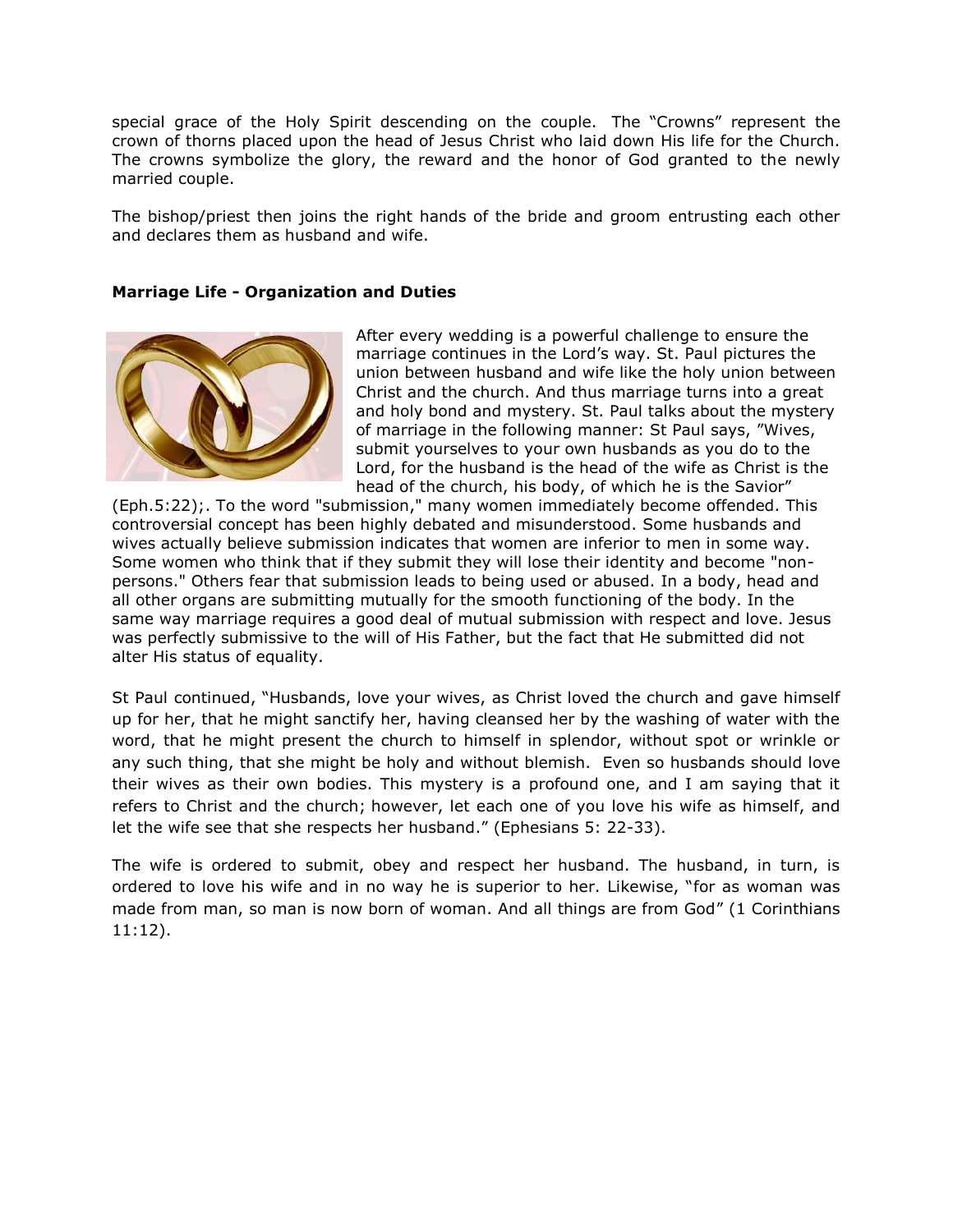## **Facing Challenges in Married Life**

Since marriage is a union between two individuals with their own personalities, tastes, likes and dislikes, there can be several challenges in the married life.

To make it through the challenges of life couples must have certain virtues that they are willing to bring to the relationship, like prayer, forgiveness, patience, humbleness, and mutual respect.

#### **Pause & Ponder**

You are part of a family. How will life be for you if each member bears the fruit of the spirit? "But the fruit of the Spirit is love, joy, peace, patience, kindness, goodness, faithfulness, gentleness, self-control; against such there is no law."(Galatians 5:22-23).

### **Family Life**

**In-Laws and Extended Family:** The Sacrament of Holy Matrimony is not just the joining of two individuals rather two families. As part of the union, the bride and groom must willingly respect, love and care for the spouse's family as his/her own. Although disagreements and differences of opinions may occur, it must be handled with utmost Christian virtues. All parents of both the bride and groom should be treated as their own. The married couple should always keep in mind that in the Ten Commandments that God gave His people, "Honor your father and mother". The relationship between Ruth and Naomi is an excellent example and model of the love and commitment between family members after marriage (Ruth 1:16). As parents age, it is imperative that the children care and support them in the best possible way.

**Children:** Children are a gift from God, so parents have a huge responsibility to bring them up in the way of the Lord (Psalm 127: 3). When God entrusts a couple with the blessing of children it is not only for their physical and emotional nourishment but more over their spiritual foundation and nurturing. The scripture advices parents: "Train up a child in the way he should go, and when he is old he will not depart from it" (Proverbs 22:6). The couple must carefully balance the necessary means to ensure the child grows in faith and spirit by encouraging daily family prayer, Church attendance on a weekly basis, active participation in Sacraments, open communication, discipline, and communion with all members of the family.

Teaching right and wrong from an early age is critical "he who spares the rod hates his son, but he who loves him is diligent to discipline him (Proverbs 13:24). As the child matures in various stages of life, utilize the Holy Church and the parish priest to assist in support and/or advice.

**Pause & Ponder** How has the Holy Church and culture influences your upbringing? Do you view it as a blessing or a curse?





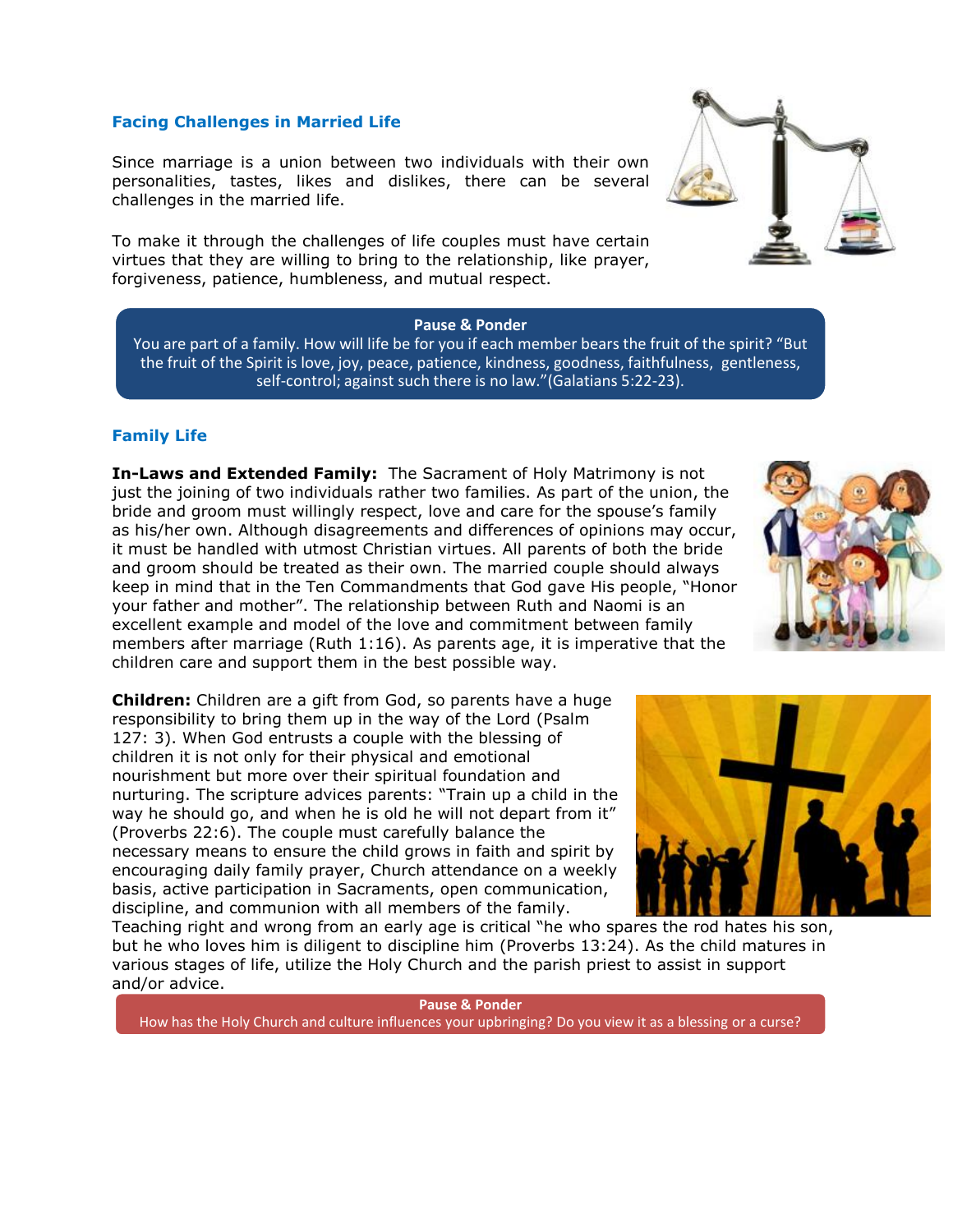

**Widows and Widowers:** The Orthodox Christian tradition encourages widows and widowers to remain faithful to their spouses who are dead to this world but alive in Christ.

**Divorce:** Orthodoxy regards the marriage bond as indissoluble, and it condemns the breakdown of marriage as a sin and an evil (Matthew 19: 8-9). No man is justified in marrying another woman while his wife is alive or divorcing his wife except for reasons specified in the Canon. The Orthodox Church does permit remarriage after divorce in some cases, as an exception.



**Second Marriage:** The Orthodox Church teaches that a second union can never be the same as the first. In the service for a second marriage, some of the joyful ceremonies are omitted and replaced by penitential prayers.

**Pause & Ponder** How can you follow the Biblical teachings of marriage when the world around you may not encourage the same?

# **CHECKPOINT:**

- 1. Explain the two parts of the sacrament of matrimony.
- 2. List and describe the sacramental items used in matrimony.
- 3. What is the Holy Church"s stance on extended families/in law responsibilities?

# **CHALLENGE:**

Discuss why the Holy Church views marriage as a building block of society.